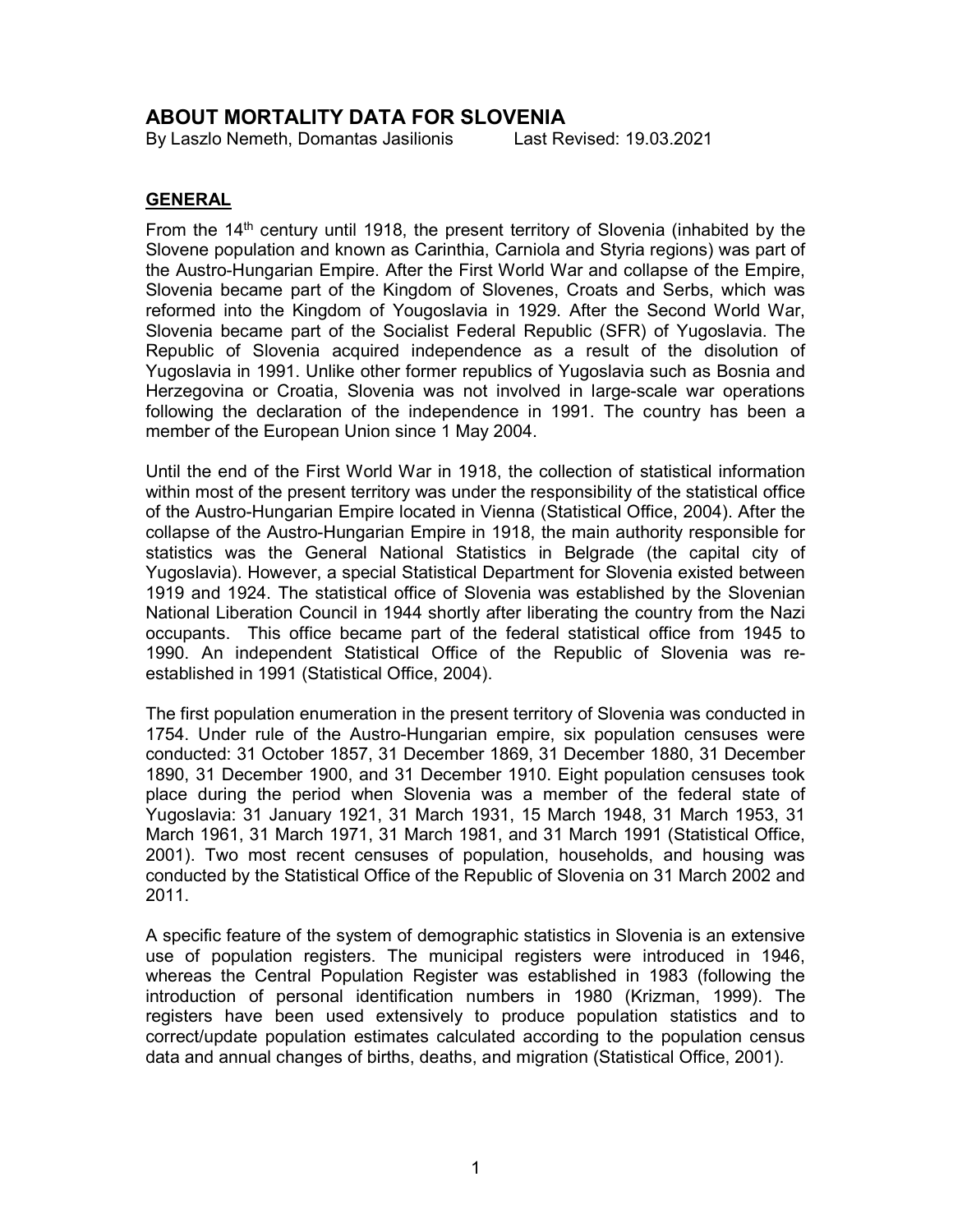Since 1983, demographic data exist in both published and electronic formats. As this year also marks the launch of the Central Population Register and related changes in the system of population statistics, we decided to include and process data starting from 1983.

Detailed information on population and vital events can be downloaded from an online database (http://www.stat.si).

#### Sources of Data

For HMD calculations, we use population, death, and birth count data from published and unpublished electronic data provided by the Statistical Office of the Republic of Slovenia. The reference file for Slovenia provides detailed information about the sources of both the published and the unpublished data used in the Human Mortality Database (HMD).

#### Specific Episodes in the Demographic History of Slovenia

In June/July 1991, there was an armed conflict (a resistance against the Yugoslavia military invasion, also known as "Ten Days war"). When compared to other countries of the former Yugoslavia, the conflict resulted in relatively few civilian and military deaths (up to 100 casualties).

#### TERRITORIAL COVERAGE

There were no territorial changes in Slovenia during the period covered by the HMD (1983-2017). Prior to the mid-1950s, however, numerous changes in boundaries took place.

#### DEATH COUNT DATA

#### Coverage and completeness

The Statistical office defines death as "evidence of life permanently disappeared any time after he/she was live-born." The definition of infant death is "a newborn whose evidence of life permanently disappeared any time after he/she was live-born and had not completed the first year of age (Statistical Office, 2007). The WHO definition of live birth and infant death has been used for the whole period covered by the HMD.

Since 1991, individual death records have been collected by the Central Population Register (Ministry of the Interior). From 1991 to 1999, the data on deaths were processed and published by the Statistical Office. Since 2000, the electronic database on death has been maintained by the Institute of Public Health. Before 1991, some data on deaths were processed by the Federal Statistical Office of Yugoslavia (Statistical Office, 2007).

#### Specific details

Data collection cover the resident of Slovenia. The definition of a resident of Slovenia changed over time (see section on "Population count data" for more details).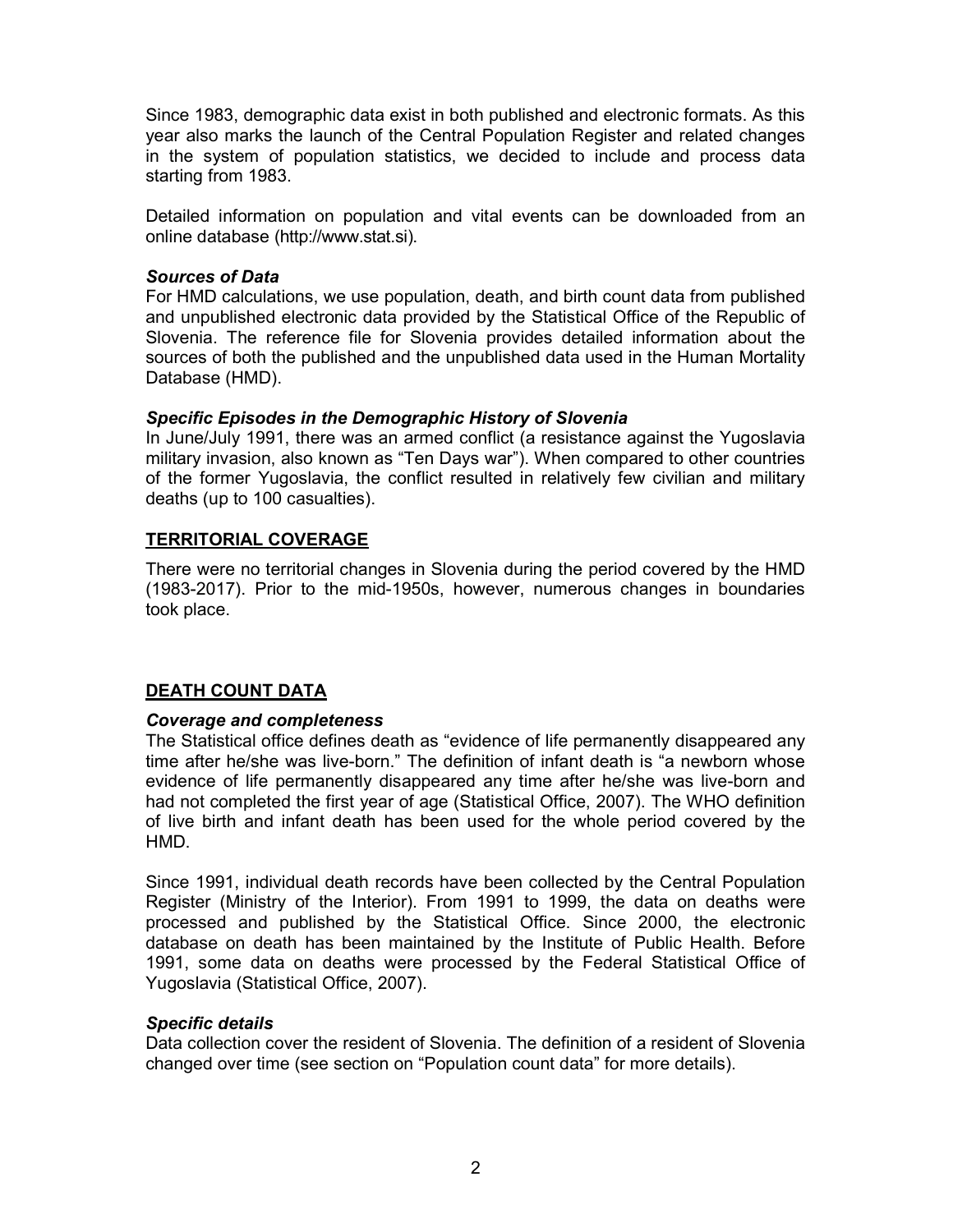## POPULATION COUNT DATA

#### Coverage and completeness

For the period until 1980, the only published population estimates were produced by the Federal Statistical Office of Yugoslavia. These post-censal population estimates were derived from census counts updated by subsequent annual births and deaths. International migration was not taken into account (Statistical Office, 2007). The usage of such data is problematic.

For the period 1982-1986, the Statistical Office of Slovenia produced their own post-censal population estimates accounting for annual natural increase, emigration, and corrections according to the Municipal register records.

The official population estimates covering the period 1987-1994 were calculated using mainly Central Population Register data. From 1995 onwards, the estimates were derived using Central Population Register and international migration register data. The official population covers all persons registered as the residents of Slovenia (for changes in definition of resident see the "Specific details" section).

Foreign citizens permanently residing in Slovenia were included in the official population statistics starting in 1995 (following a change in the concept of resident population) (Statistical Office, 2001). According to the available information, we assume that de facto refugees from the former Yugoslavia were excluded from the official population counts at least for the period 1991-1994. Since 1995, the statistics on migration of foreigners have been collected and provided by the Administrative Internal Affairs Directorate of the Ministry of Interior (Statistical Office, 2010a).

It is important to note that population numbers derived from the censuses differ slightly from those based on municipal registers or Central Population Register (at the same time point). For example, the register-based population in 1991 was about 1.5% higher than population estimated according to the 1991 census (Statistical Office, 2001). The Statistical Office (2001) attribute such differences to "different methods of data collection and use of different definitions".

There are discontinuities in the series of population estimates produced using different methods and data sources (for more details, see the section "DATA QUALITY ISSUES"). In the current version of the data series for Slovenia, we have not made any adjustments for the aforementioned changes in the definitions and disruptions in the population statistics. We plan to work on possible solutions for these problems in the near future.

#### Specific details

Throughout the period 1983-2009, there were several changes in the official definition of resident population, which affected vital and population register data coverage:

 1983 to 24 June 1991: The official population included only those persons registered as permanent residents in the territory of Slovenia who were also citizens of the former SFR Yugoslavia (including the Socialist Republic of Slovenia and other republics of the former SFR Yugoslavia).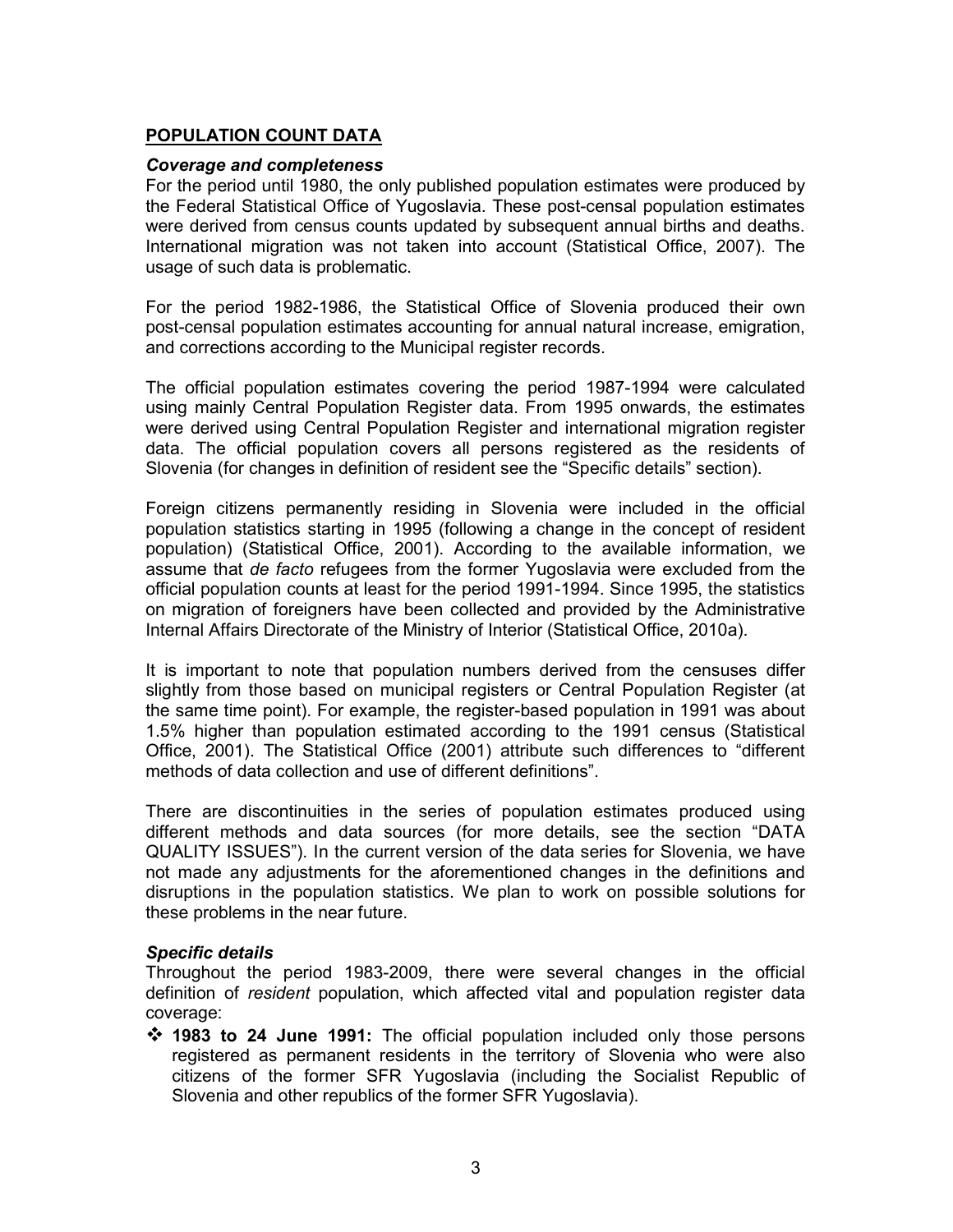- $\div$  25 June 1991 to 31 December 1994: The resident population included:
	- Citizens of the Republic of Slovenia with permanent residence in Slovenia;
	- Persons registered as a permanent resident of Slovenia who were citizens of the former SFR Yugoslavia prior to June 25, 1991, but had not yet acquired citizenship of the Republic of Slovenia or any other country.
- 1 January 1995 to 1 January 2008: The official resident population counts include:
	- Citizens of the Republic of Slovenia with permanent residence in Slovenia, excluding those who went abroad for more than three months and gave notice of their departure at the administrative unit of their permanent residence;
	- Foreigners with issued permission for permanent residence in the Republic of Slovenia;
	- Foreigners with issued permission for temporary residence in the Republic of Slovenia;
	- Foreigners with a valid work permit or a business visa, who are registered as a temporary resident in Slovenia;
	- Persons to whom the Republic of Slovenia granted asylum and refugee status according to the Asylum Act;
	- Persons under temporary protection in the Republic of Slovenia. Source: Statistical Office, 2010b.
- **\*** 1 January 2008 to present: The official usually resident population refers to persons with a registered permanent and/or temporary residence in Slovenia who live or intend to live in Slovenia for one year or more and are not temporarily absent from Slovenia for a year or more. The official usually resident population counts include:
	- persons who have lived in Slovenia for a year or more;
	- persons who intend to live in Slovenia for a year or more. The length of the intended stay is deduced from the type of registered residence, specifically:
		- $\circ$  for persons with registered permanent residence it is deduced that they intend to live at the address of registered permanent residence for at least a year (i.e. a year or more);
		- o for persons with registered temporary residence the length of intended stay is deduced from the length of validity of their registered temporary residence);
	- persons who are temporarily absent or intend to be absent from Slovenia on the day of observation, but only if the length of their actual or intended absence is less than a year.

Source: Statistical Office, 2010b.

The Statistical Office (2010a) also warns about changes in how international migration is defined, which also affects the series of population estimates:

 Prior to 1992: Official data on international migration included only immigrations and emigrations of the citizens of the former Yugoslavia (including migrations between Slovenia and other republics of the former Yugoslavia). Thus, all migration of individuals covered by the Central Register was recorded during this period.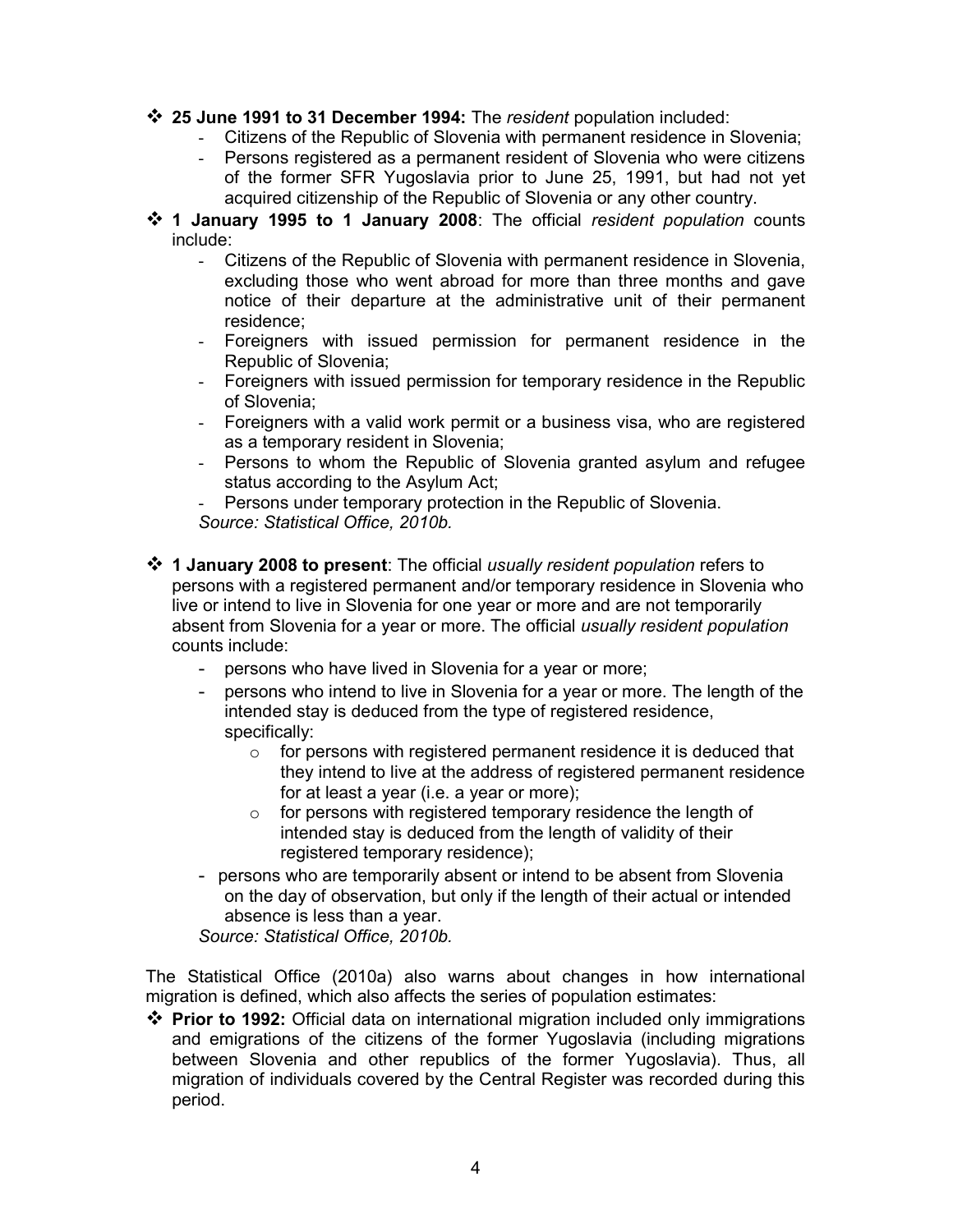- $\div$  1992 to 1994: The only international migration accounted for pertains to citizens of the Republic of Slovenia. Importantly, the former citizens of the Socialist Federal Republic of Yugoslavia who did not accept or fulfill conditions for acquiring citizenship of the Republic of Slovenia when the country split from Yugoslavia to become independent in 1991 were considered foreigners and not included in migration statistics (although they were included in the Central Register if they had not yet acquired citizenship elsewhere).
- $*$  1995 to 1997: Since 1995, data on international migration also include foreign citizens. Data on emigration of foreigners are estimated according to the annual changes in both the numbers of records in the register and natural increase among foreign population. Citizens of Slovenia who migrated temporarily are not recorded.
- 1998 to 2008: In addition to migration of foreign citizens, data on international migration also covers citizens of Slovenia who emigrate temporarily (for more than 3 months) or who return after temporarily residing abroad. Source: Statistical Office, 2010a.
- From 1 January 2008 to present: the definition of international migration has been harmonized according toa new concept of usually resident population published in 2008 (see the description of usual resident concept on the page 4).

The Statistical Office of Slovenia warns about the quality of the data on international migration: "the data for certain periods are not entirely comparable" (Statistical Office, 2010b).

### BIRTH COUNT DATA

#### Coverage and Completeness

The Statistical Office has used the WHO definition of live birth the entire period covered by the HMD. A live birth is "a child who immediately after birth showed signs of life (breathing, heartbeat, muscle twitch), even though only for a short period. Duration of pregnancy is not important" (Statistical Office, 2007). A stillbirth is defined as "a child who was born without signs of life (no breathing, no movement, no beating of the heart) and who at birth weighed at least 500 grams or pregnancy lasted less than 22 weeks or its body was at least 25 centimetres long. If in case of a multiple pregnancy (twins, triplets) one of the siblings was born alive, the sibling that was born dead is counted as a stillborn even if it weighed less than 500 grams" (Statistical Office, 2007).

#### Specific details

Data collection cover the resident population (i.e., those with permanent or temporary resident status) of Slovenia; births to residents that occur in a foreign country are included. The definition of resident of Slovenia changed over time (see section on "Population count data" for more details).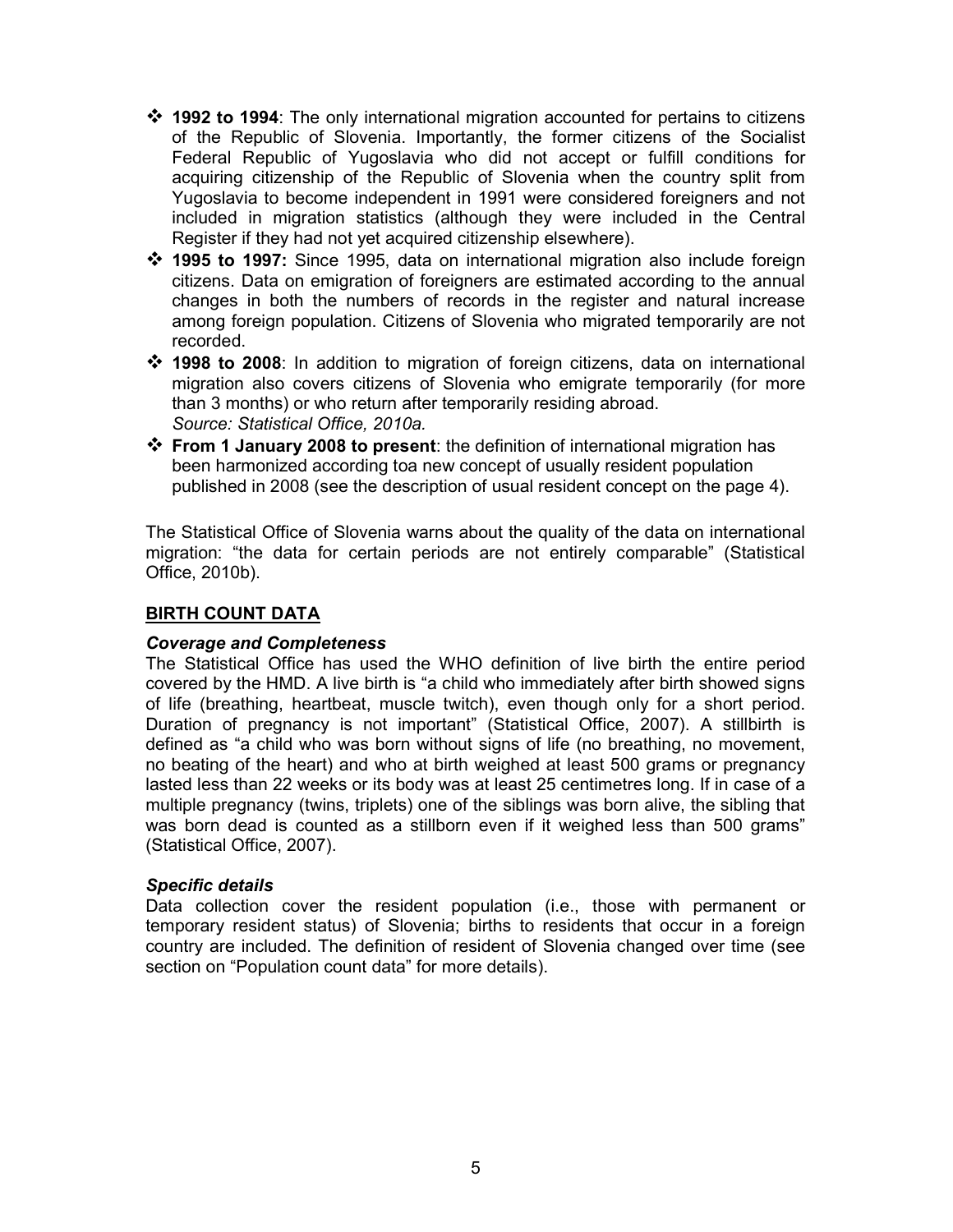## DATA QUALITY ISSUES

#### Problems with the official population estimates

As noted earlier, the official January  $1<sup>st</sup>$  population estimates for the period 1983-1986 account for emigration, but not imigration. In addition, the change in the methodology for calculating of population estimates (i.e., transition from census-based to register-based data) resulted into a jump in population numbers between 1986 and 1987 (Figure 1). There were no such jumps observed in births and deaths (however, due to small numbers it is difficult to identify such changes).

The sudden increase in number of males between 2006 and 2010 is also reflected in the official data. This is related to notable male-dominated immigration during the period (about 75% of foreign citizens in Slovenia were males in 2008) (Statistical Office, 2009).

The sudden increase in total population counts in 1987 is solely attributable to an artificial peak in implied net-migration in 1986 (there was no increase in net-migration according to official data) (Figures 2A and 2B). Such a big discrepancy can be attributed to the fact that the official January 1<sup>st</sup> population estimates for the period before 1987 did not account for immigration. Consequently, when the basis for population estimates shifted to the Central Population Register in 1987, all the residents who had immigrated to the Republic of Slovenia after the 1981 census were suddenly added to the population estimate.



Figure 1. Changes in the estimated total population in Slovenia, 1 January 1983 – 1 January 2015.

Source: HMD population estimates as of January 1.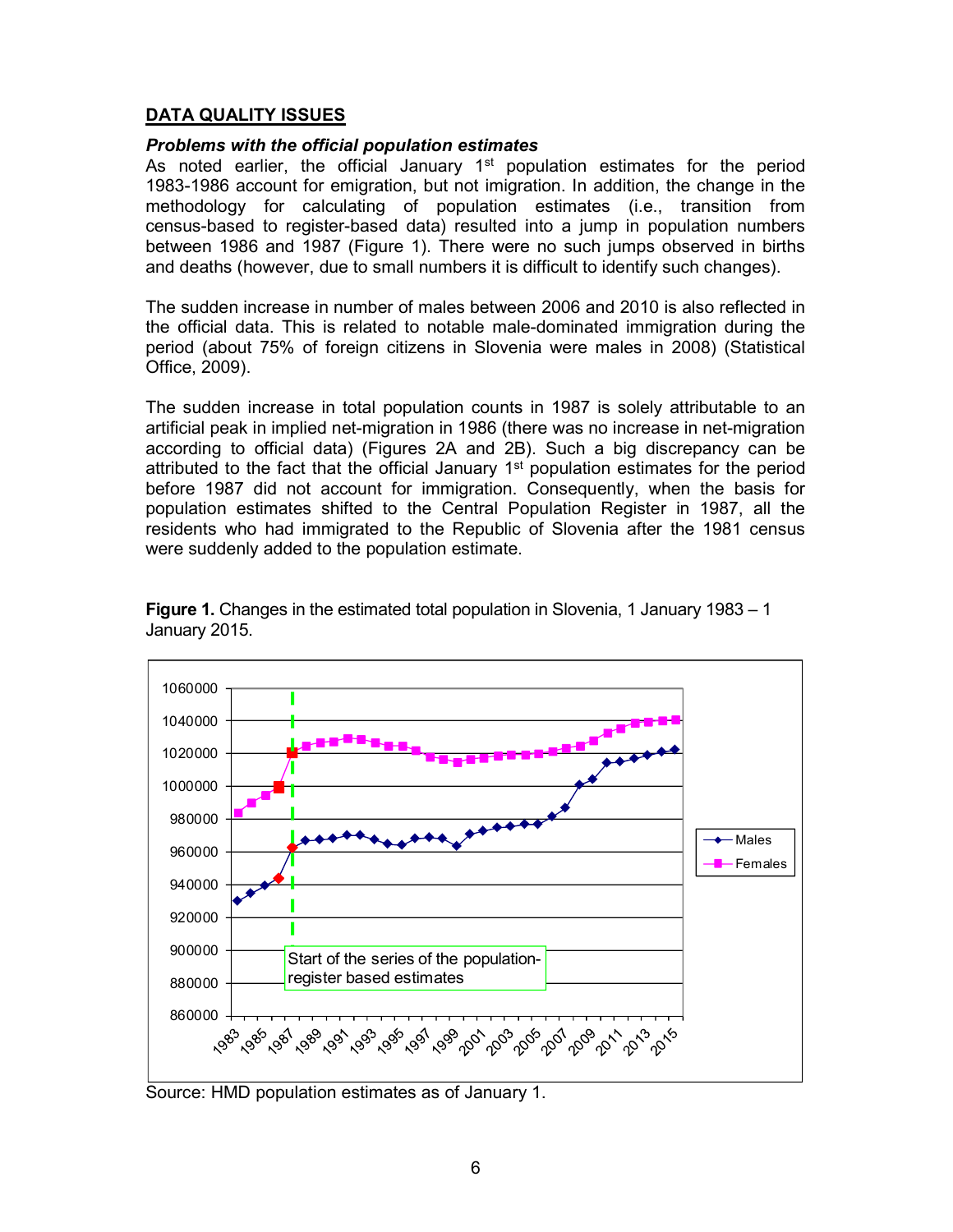There is a large dip (by about 5 thou.) in total male population numbers for January 1<sup>st</sup>, 1999 and a smaller one for females (Figure 1). This follows an outmigration wave in 1998 (also reported in the official migration data).

There is some disagreement between the official and HMD (implied) net-migration figures (the HMD net-migration is estimated as the remainder from the total change in population and natural increase). The HMD shows a notable peak in implied outmigration in 1999 (Figure 2B), whereas the official data on international migration do not show such a peak (Figure 2A). Another disagreement concerns the official and HMD (implied) net- migration for 2007-2010. Perhaps, these disagreements are related to the changes in the official definition of international migration. It is important to stress that the net-migration implied by HMD estimates corresponds to the adjusted migration figures for Slovenia published by EUROSTAT. In conclusion, while the two set of estimates obviously differ, it is difficult to infer which is more reliable.

Figure 2. Changes in the official and estimated net-migration, 1983-2014.

- Net-migration  $40000$   $\frac{1}{1}$ \*\*\*\*\*Females -Total Males **Males Males Males Males** 30000 2008 **Participal and Contract and Contract and Contract and Contract and Contract and Contract and Contract and Contract and Contract and Contract and Contract and Contract and Contract and Contract and Contract and Contra** 20000 19991986 | <mark>| | |</mark> | | 10000 بمناشف  $0 \leftarrow$ 1998 -10000 1980 1982 1984 1986 1988 1990 1992 1994 1996 1998 2000 2002 2004 2006 2008 2010 2012 2014
- A) Official data (based on official migration statistics)

Source: Statistical Office of the Republic of Slovenia, 2015.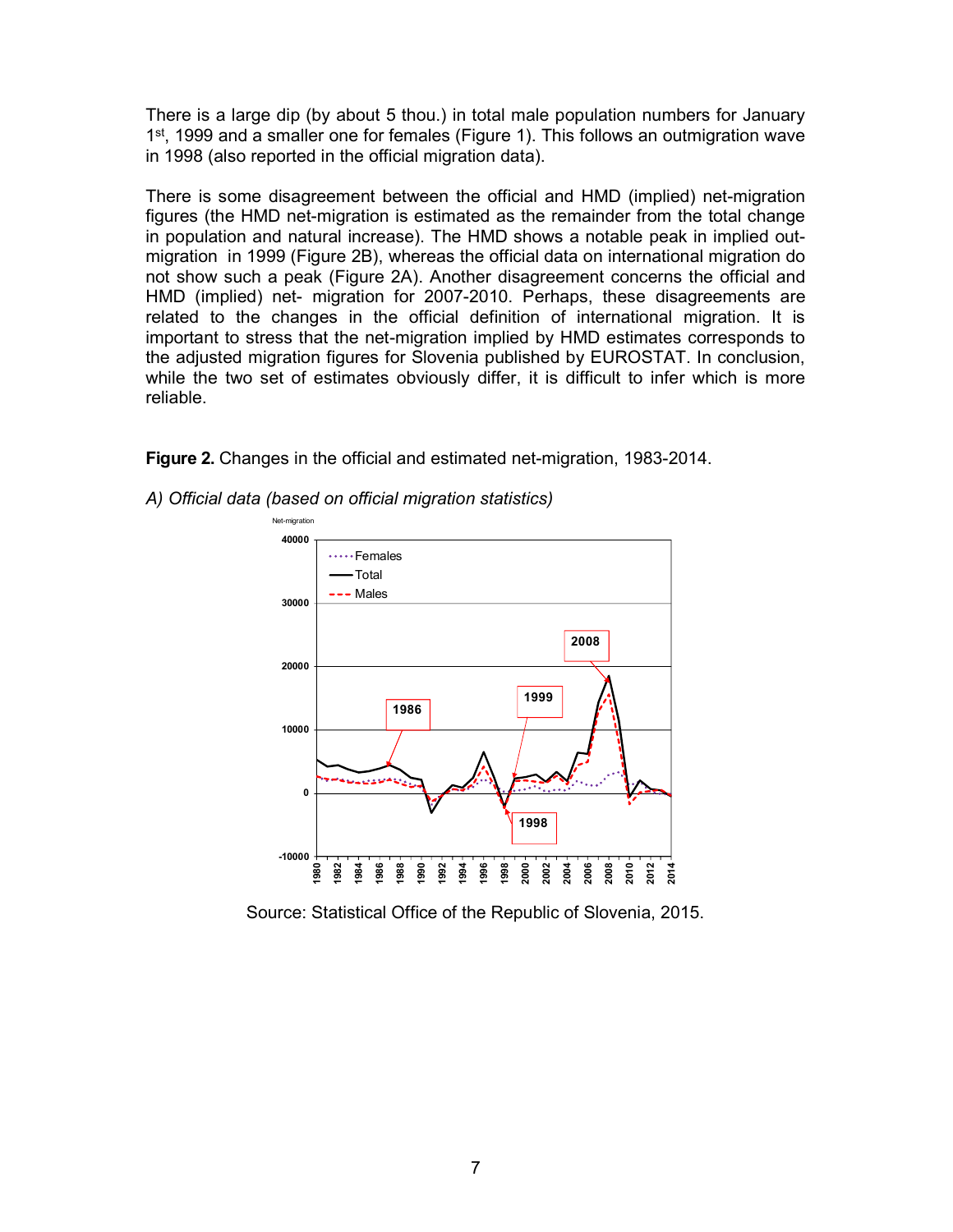

# B) HMD estimate (remainder from total change in population and natural increase)<br>External Consistency: Total Net Migration by Year, Slovenia

Source: HMD data quality checks.

The Statistical Office of the Republic of Slovenia officially acknowledges problems in comparability between different series of population estimates: "the use of various sources of data on the number, age and sex structure of the population causes disharmony of time series and leaps in years of transition from one source to another" (Statistical Office, 2001, p. 34). The plausibility of population estimates is further complicated by numerous changes in the definition of international migration. However, due to the relatively small numbers of international migrants and the typically low level of mortality at ages when people immigrate, it is unlikely to affect the quality of mortality estimates in a significant way.

To date we have not attempted to introduce any adjustments to overcome the aforementioned disruptions or unusual fluctuations in the official data. We plan to work on possible solutions in the future.

#### REVISION HISTORY

#### Changes with the October 2015 revision:

Population counts for 2011 – 2015 as well as live births and death counts were added.

#### Changes with the December 2017 revision:

Life tables: All life tables have been recalculated using a modified methods protocol. The revised protocol (Version 6) includes two changes: 1) a more precise way to calculate a0, the mean age at death for children dying during the first year of life and 2) the use of birth-by-month data (where and when available) to more accurately estimate population exposures. These changes have been implemented simultaneously for ALL HMD series/countries. For more details about these changes, see the revised Methods Protocol (at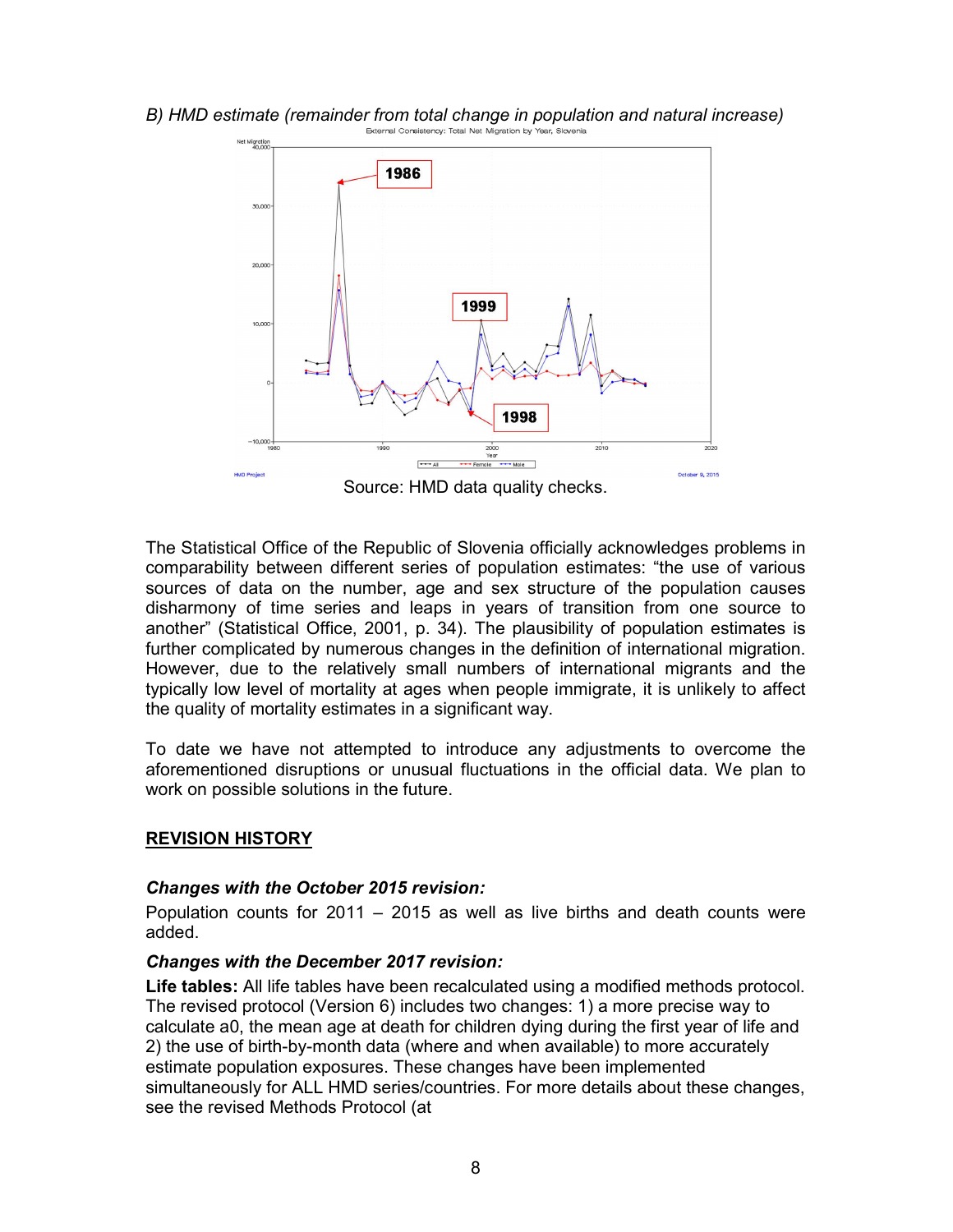http://v6.mortality.org/Public/Docs/MethodsProtocol.pdf), particularly section 7.1 on Period life tables and section 6 and Appendix E, on death rates. The life tables calculated under the prior methods (Version 5) remain available at v5.mortality.org but will not be further updated.

## REFERENCES

- Krizman, I. (1999). The use of registers in population, households and housing censuses in Slovenia. The paper prepared for the Joint ECE/Eurostat Work Session on Registers and Administrative Records for Social and Demographic Statistics Geneva, 1 - 3 March 1999). Ljubliana: Statisticial Office.
- Statistical Office of the Republic of Slovenia. (2001). Population of Slovenia 1999. Retrieved 08 August 2007 (http://www.stat.si).
- Statistical Office of the Republic of Slovenia. (2004). 60 years of national statistics in Slovenia. Ljubliana: Statistical Office of the Republic of Slovenia.
- Statistical Office of the Republic of Slovenia. (2007). Population. Methodological explanations. In: Statistical yearbook of the Republic of Slovenia 2006. Retrieved 08 August 2007 (http://www.stat.si).
- Statistical Office of the Republic of Slovenia. (2009). Rapid reports. Population Retrieved 05 December 2010 (http://www.stat.si).
- Statistical Office of the Republic of Slovenia. (2010a). International migration. Retrieved 05 December 2010 (http://www.stat.si).
- Statistical Office of the Republic of Slovenia. (2010b). Population. Methodological explanations. Retrieved 05 December 2010 (http://www.stat.si).
- Statistical Office of the Republic of Slovenia. (2015). SI-Stat Data Portal. Retrieved 05 October 2015 (http://www.stat.si).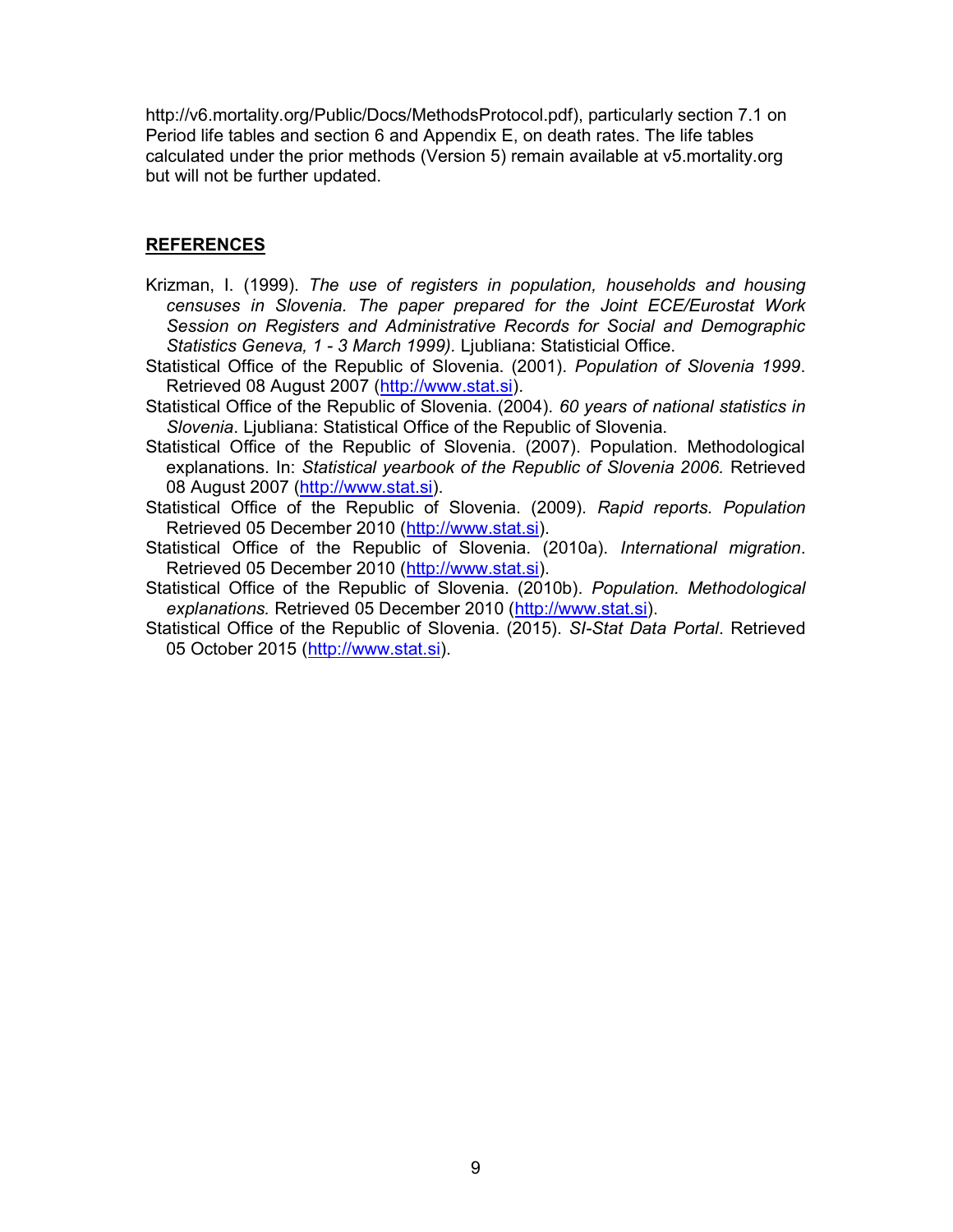# APPENDIX 1: Description of the original data used for HMD calculations

# **DEATHS**

| <b>Period</b>    | <b>Type of Data</b>                                                                                                                | Age<br>grouping   | <b>Comments</b> | <b>RefCode(s)</b> |
|------------------|------------------------------------------------------------------------------------------------------------------------------------|-------------------|-----------------|-------------------|
| 1983-<br>2006    | Annual number of deaths to<br>resident population,<br>by sex, single year of age,<br>and birth cohort (Lexis<br>triangles)         | 0, 1, 2<br>max    |                 | 1, 2, 3           |
| 2007             | Annual number of deaths to<br>resident population,<br>by sex, single year of age,<br>and birth cohort (Lexis<br>triangles)         | 0, 1, 2<br>max    |                 | 11                |
| 2008-<br>2009    | Annual number of deaths to<br>usually resident population,<br>by sex, single year of age,<br>and birth cohort (Lexis<br>triangles) | 0, 1, 2<br>max    |                 | 11                |
| $2010 -$<br>2019 | Annual number of deaths to<br>usually resident population,<br>by sex, single year of age,<br>and birth cohort (Lexis<br>triangles) | 0, 1, 2<br>$100+$ |                 | 14, 15, 20,<br>24 |

# **POPULATION**

| <b>Period</b> | <b>Type of Data</b>                                                                                                                | Age<br>grouping              | <b>Comments</b>                                                                                                                                                                  | RefCode(s) |
|---------------|------------------------------------------------------------------------------------------------------------------------------------|------------------------------|----------------------------------------------------------------------------------------------------------------------------------------------------------------------------------|------------|
| 1983-<br>1986 | Annual January 1st<br>population estimates<br>by sex and single<br>year of age.<br><b>Resident population</b><br>(old definition). | $0, 1, \ldots$<br>$99, 100+$ | Post-censal population<br>estimates according to the<br>census updated with<br>annual births, deaths and<br>emigrations from the<br>Municipal Register.<br>See also NoteCodes 2. | 6          |